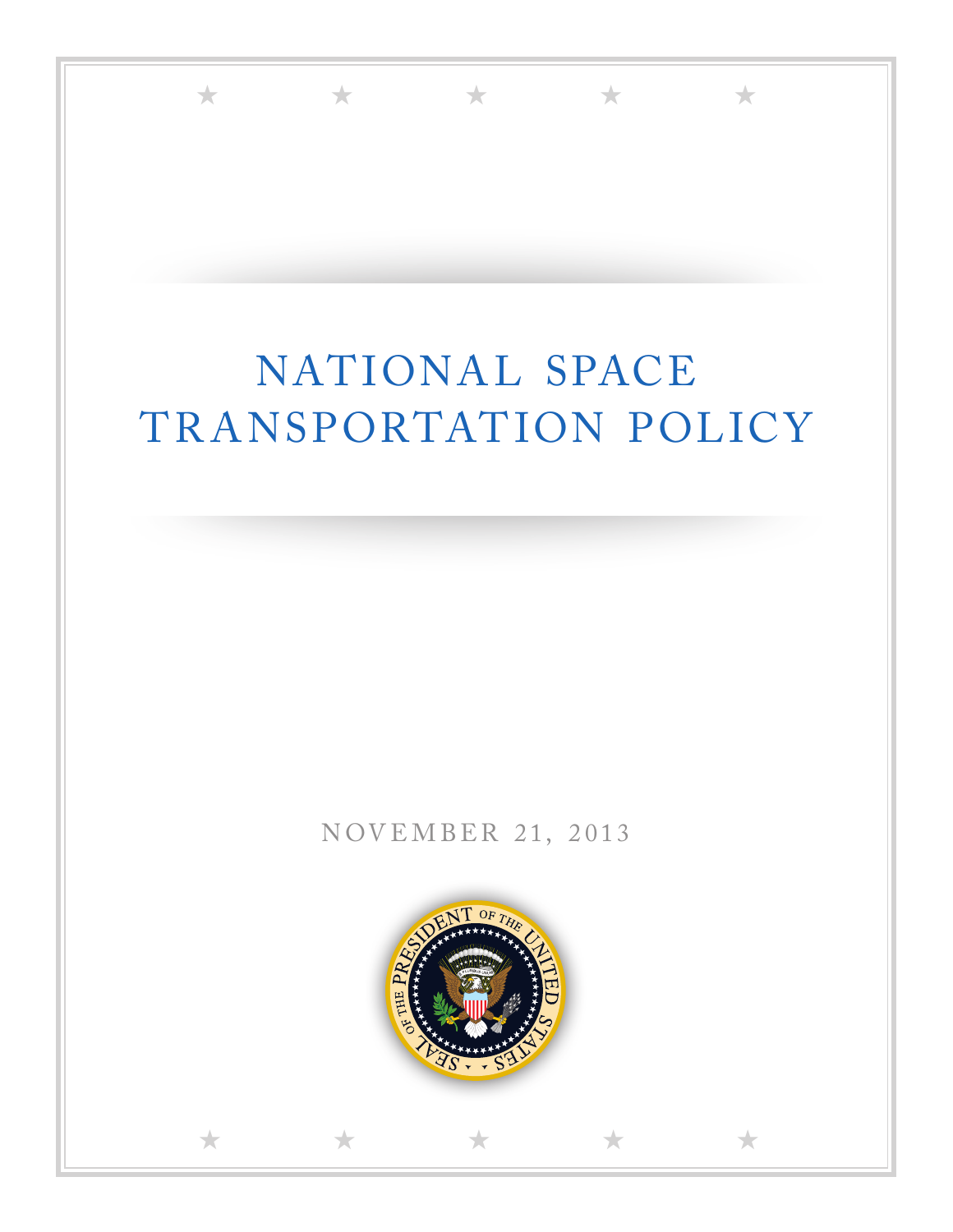

## **Table of Contents**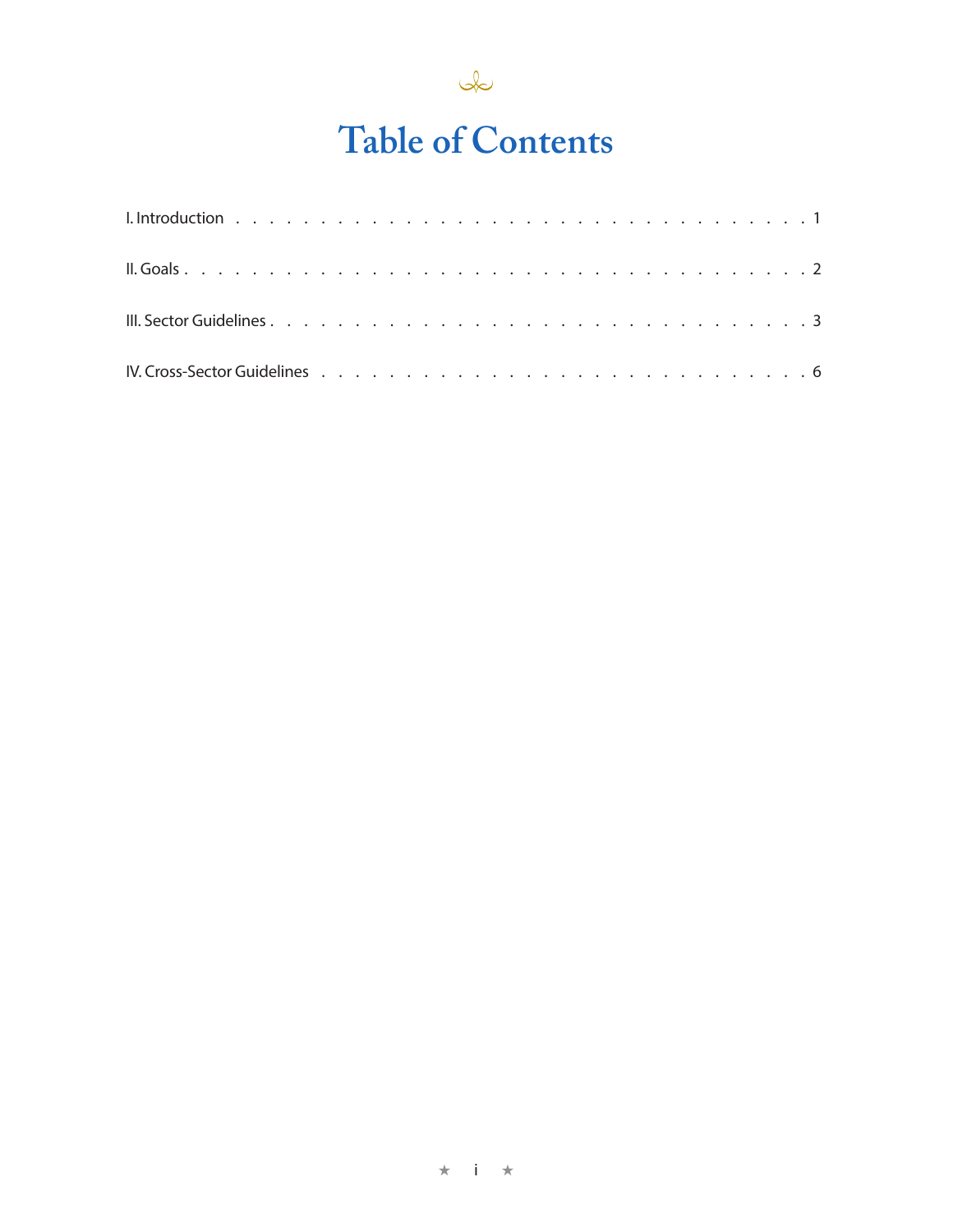### **I. Introduction**

رحلها

Space activities are critical to the Nation's technological advancement, scientific discovery, security, and economic growth. As outlined in the *National Space Policy*, the utilization of space has transformed every aspect of society, and the United States remains committed to maintaining its role as the leading space-faring nation. Space transportation capabilities play a vital role in enabling these space activities by providing the United States with access to diverse regions of space.

The U.S. space transportation sector is undergoing a period of change as new actors and capabilities emerge and nontraditional public-private partnerships are established. At the same time, the sector faces challenges to include increased proliferation concerns and international competition. To assure continued leadership in this arena, it is essential that the United States foster more efficient and capable space transportation systems and approaches that can address such challenges and enable new activities and discoveries in and from space.

Maintaining an assured capability to meet United States Government needs, while also taking the necessary steps to strengthen U.S. competitiveness in the international commercial launch market, is important to ensuring that U.S. space transportation capabilities will be reliable, robust, safe, and affordable in the future. Among other steps, improving the cost effectiveness of U.S. space transportation services could help achieve this goal by allowing the United States Government to invest a greater share of its resources in other needs such as facilities modernization, technology advancement, scientific discovery, and national security. Further, a healthier, more competitive U.S. space transportation industry would facilitate new markets, encourage new industries, create high technology jobs, lead to greater economic growth and security, and would further the Nation's leadership role in space.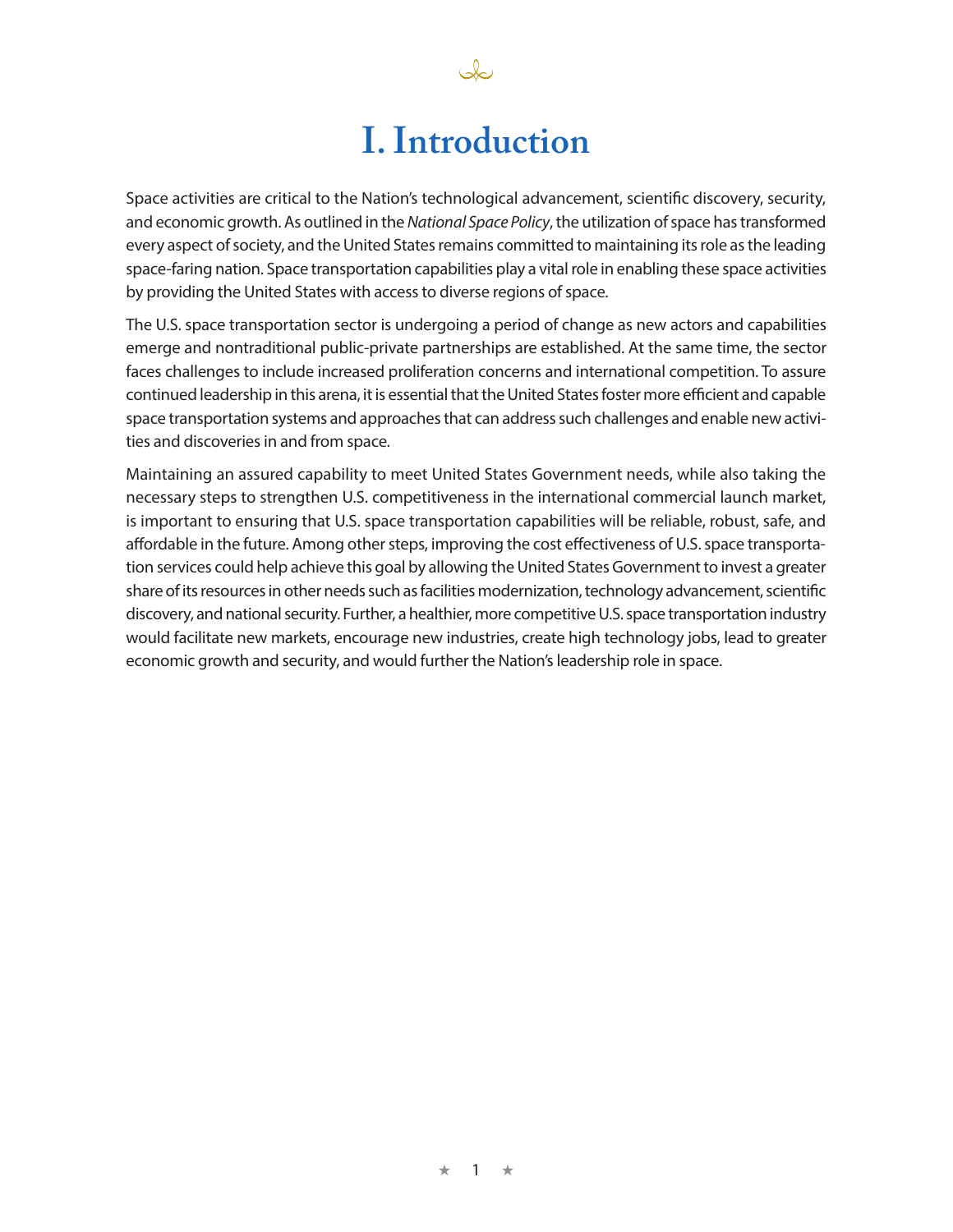# **II. Goals**

The overarching goal of this policy is for the United States to have assured access to diverse regions of space, from suborbital to Earth's orbit and deep space, in support of civil and national security missions.

For the purpose of this policy, assured access is defined as sufficiently robust, responsive, and resilient space transportation capabilities that are available to enable and advance civil and national security missions. The capacity to provide such access resides partly within the United States Government and, increasingly, within the U.S. private sector, which offers space transportation services and capabilities for the United States Government and commercial applications.

In support of this goal, the United States shall seek to foster and ensure the availability of domestic space transportation capabilities that are reliable, efficient, affordable, innovative, and competitive. In particular, United States Government departments and agencies, within their authorized capacity, shall:

- Promote and maintain a dynamic, healthy, and efficient domestic space transportation industrial base;
- Encourage and facilitate the U.S. commercial space transportation industry to increase industry robustness and cost effectiveness, foster innovation-driven entrepreneurship and international competitiveness, and benefit the U.S. economy;
- Conduct and promote technology research and development activities to improve the affordability, reliability, performance, safety, and responsiveness of U.S. space transportation capabilities, while increasing collaboration and coordination among departments and agencies;
- Enable the capabilities to support human space transportation activities to and beyond low Earth orbit, including services to and from the International Space Station and the development of a deep-space-capable transportation system; and
- Foster the development of U.S. commercial spaceflight capabilities serving the emerging nongovernmental human spaceflight market.

All actions undertaken by departments and agencies in implementing this Directive shall be within the overall resource and policy guidance provided by the President; subject to the availability of appropriations; consistent with U.S. law and regulations, treaties, and other international agreements to which the United States is party, other applicable international law, U.S. national security requirements, U.S. foreign policy, and National Space Policy; and in accordance with the Presidential Memorandum on Transparency and Open Government.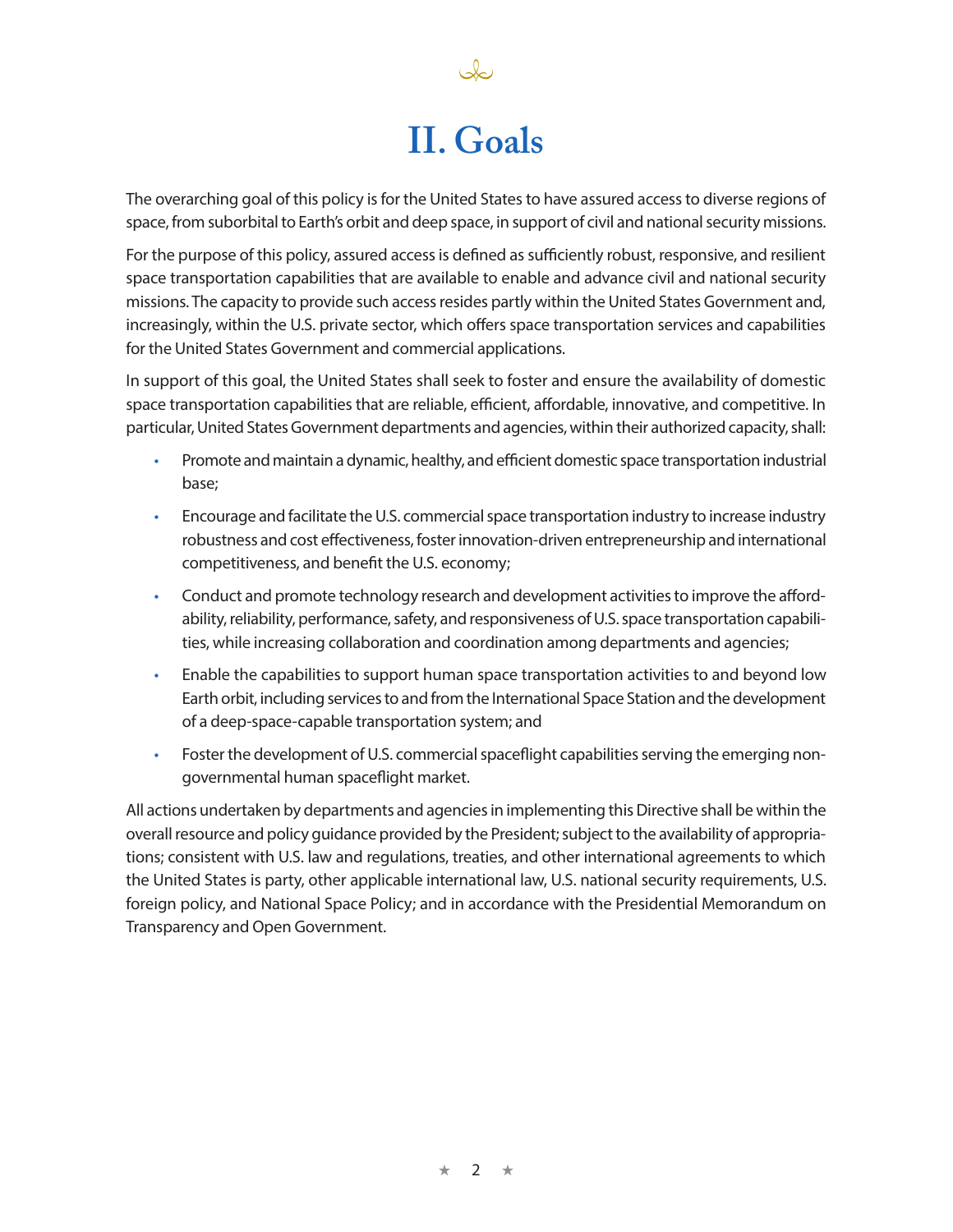### **III. Sector Guidelines**

Jc

### **Civil and National Security Space Guidelines**

The Administrator of the National Aeronautics and Space Administration (NASA) and the Secretary of Defense, as the launch agents for civil and national security space missions, respectively, shall:

- Assure access to space for United States Government departments and agencies, taking into account risk management, affordability, competition among providers, and measures for enhancing transparency regarding United States Government space transportation needs;
- Rely upon U.S.-manufactured space transportation vehicles as the foundation for access to space;
- Acquire space transportation capabilities and services, and ensure the ability to develop, operate, and enhance space transportation-related capabilities, infrastructure, and support activities; and
- Work with each other and other departments and agencies, and with the private sector, as appropriate, to pursue research and technology development activities regarding alternative launch capabilities to improve responsiveness, resiliency, and cost effectiveness for future space launch alternatives.

In support of civil space programs and activities, including human and robotic spaceflight for exploration, scientific, operational, and other civil purposes, the Administrator of NASA shall:

- Develop, in support of U.S. space exploration goals, the transportation-related capabilities necessary to support human and robotic exploration to multiple destinations beyond low-Earth orbit, including an asteroid and Mars. Such capabilities include a heavy-lift space transportation system, crew vehicles, and other related capabilities such as in-space refueling technologies and more efficient, advanced in-space transportation systems. These development efforts shall seek to identify and implement measures to enhance the long-term affordability and sustainability of this exploration initiative; and
- Implement partnerships with the private sector to develop safe, reliable, and cost effective commercial spaceflight capabilities for the transport of crew and cargo to and from the International Space Station and low-Earth orbit, consistent with safety and mission requirements and taking into account practical means to address technical and programmatic risk.

In support of national security space programs and activities, the Secretary of Defense shall:

- Ensure, to the maximum extent practicable, the availability of at least two U.S. space transportation vehicle families capable of reliably launching national security payloads; and
- Develop, in cooperation with other departments and agencies as appropriate, launch concepts, techniques, and technologies needed for augmentation or rapid restoration of national security space capabilities during a time of crisis, conflict, or in the event of a launch system failure.

★ 3 ★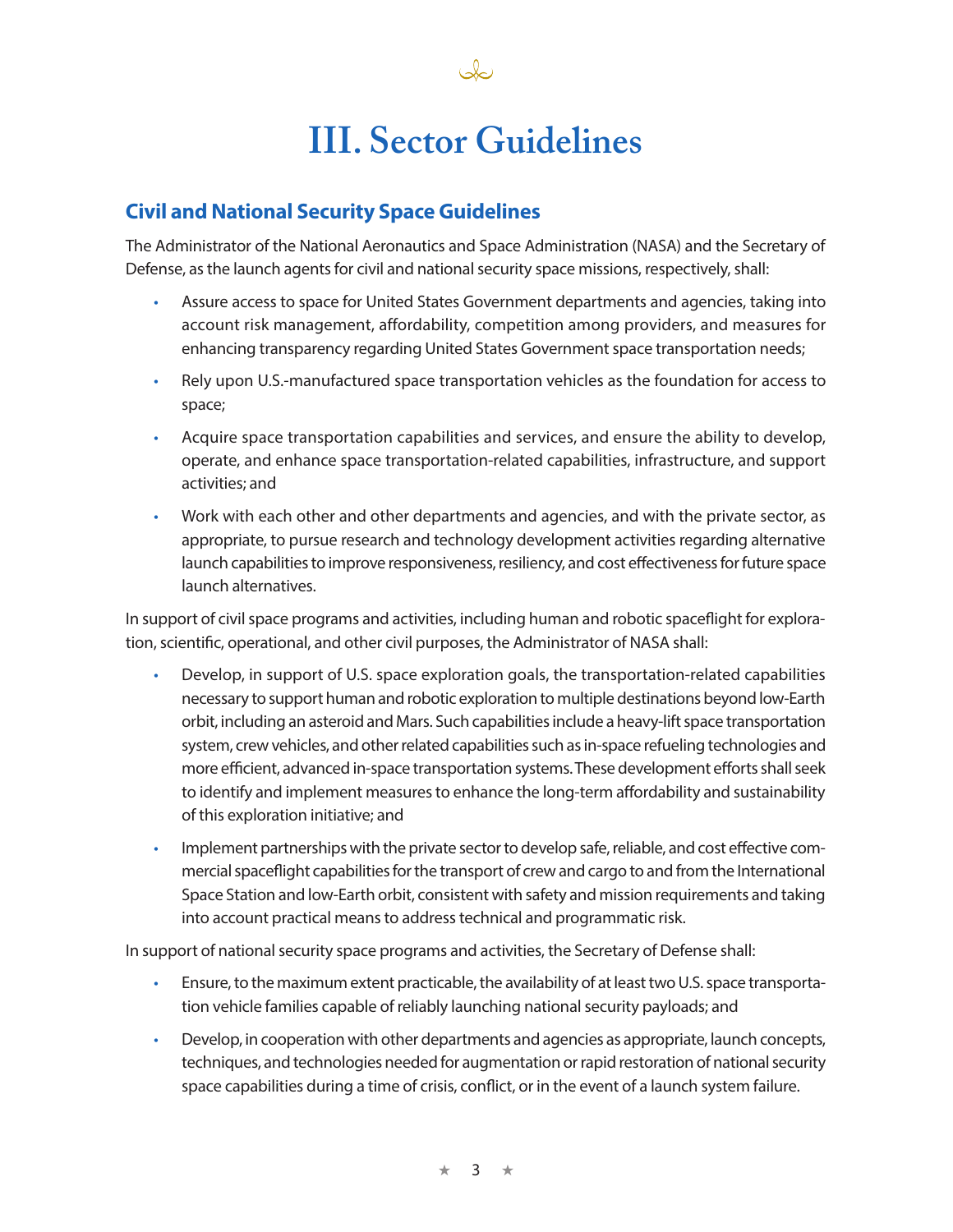Departments and agencies shall explore the use of hosted payload arrangements, secondary payload launches, and other ride-sharing opportunities when planning space-based missions to meet United States Government requirements.

U.S. commercial space transportation capabilities that demonstrate the ability to launch payloads reliably will be allowed to compete for United States Government missions on a level playing field, consistent with established interagency new entrant certification criteria. Any changes to these new entrant criteria shall be coordinated with the Assistant to the President and National Security Advisor and Assistant to the President for Science and Technology and Director of the Office of Science and Technology Policy before they may take effect.

### **Commercial Space Guidelines**

The United States Government remains committed to encouraging and facilitating a viable, healthy, and competitive U.S. commercial space transportation industry. Within authorized capacities, departments and agencies shall:

- Purchase and use U.S. commercial space transportation capabilities and services and facilitate multiple U.S. commercial providers of space transportation services across a range of launch vehicle classes, to the maximum extent practicable;
- Modify, through mutually acceptable arrangements, U.S. commercial space transportation capabilities and services to meet United States Government requirements when existing capabilities and services do not fully meet these requirements and the potential modification represents a more cost-effective and timely acquisition approach for the United States Government;
- Refrain from conducting United States Government space transportation activities that preclude, discourage, or compete with U.S. commercial space transportation activities, unless required by national security or public safety;
- Ensure availability of United States Government space transportation technologies, capabilities, and facilities for non-federal use on a reimbursable, noninterference, equitable, and predictable basis to the maximum practical extent, consistent with applicable law and national security;
- Cultivate increased technological innovation and entrepreneurship in the U.S. commercial space transportation sector through the use of incentives such as nontraditional acquisition arrangements, competition, and prizes;
- Encourage the purchase and use of U.S. commercial space transportation services and capabilities in international trade and cooperative government activities;
- Provide for the private sector retention of technical data rights in acquiring space transportation capabilities, limited only to the extent necessary to meet United States Government needs;
- Facilitate U.S. commercial industry access to available public data and lessons learned related to human spaceflight; and
- Pursue policy, regulatory, and other measures to foster the development of U.S. commercial spaceflight capabilities serving the emerging nongovernmental human spaceflight market.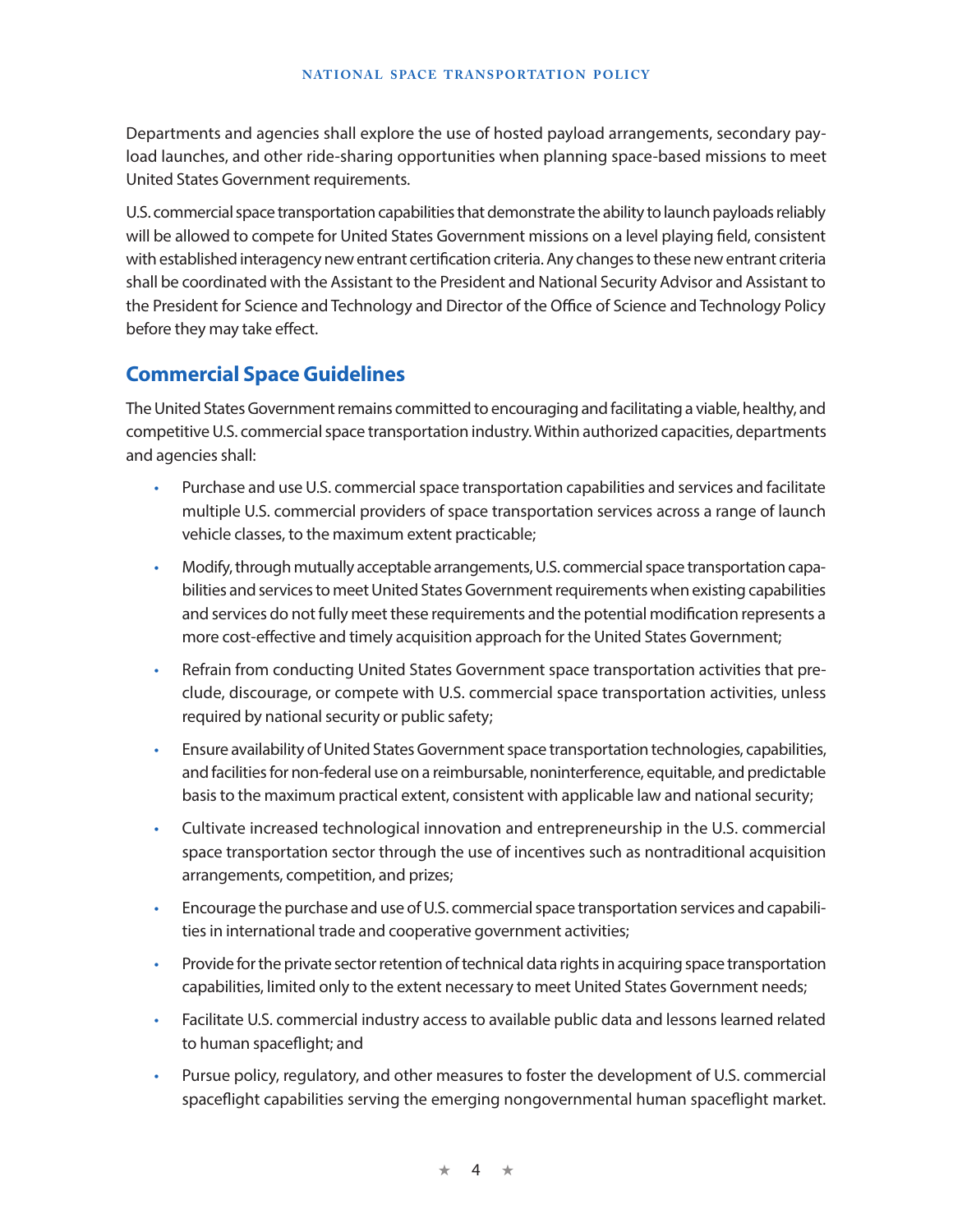#### **NATIONAL SPACE TRANSPORTATION POLICY**

Such measures should take into account public safety, policy and international commitments, industry and technological advancements, and commercial orbital and suborbital space transportation capabilities and activities. These measures should leverage the nongovernmental human spaceflight market to support United States Government requirements for scientific research, technology demonstrations, and risk reduction.

The Secretaries of Commerce and Transportation shall encourage, facilitate, and promote U.S. commercial space transportation activities, including nongovernmental human spaceflight.

The Secretary of Transportation is responsible for authorizing and providing safety oversight for nonfederal launch and reentry operations and for the operation of non-federal launch and reentry sites. In performing these responsibilities, the Secretary of Transportation shall:

- Coordinate with the Secretary of Defense, the Administrator of NASA, and other appropriate heads of departments and agencies. Such coordination shall include work to establish and/ or refine common public safety requirements and other common standards, as applicable, for launches from or reentries to Federal, state, and commercial sites;
- Develop, in coordination with the Administrator of NASA, a comprehensive, efficient approach to the regulatory oversight of commercial spaceflight capabilities transporting United States Government and United States Government-sponsored crews safely to and from orbit—these coordination efforts shall strive to avoid unnecessary overlap or undue burden; and
- Execute exclusive authority, consistent with existing statutes and executive orders, to address orbital debris mitigation practices for U.S.-licensed commercial launches, to include launch vehicle components such as upper stages, through its licensing procedures.

In addition, the Secretary of Transportation and other appropriate department and agency heads, shall:

- Seek to ensure that the regulatory environment for licensing commercial space transportation activities is timely and responsive, and addresses current market and industry developments;
- Support continuation of the current liability risk-sharing regime for U.S. commercial space transportation activities, including provisions for the conditional payment of excess third-party claims by the United States Government; and
- Advocate internationally for the adoption of United States Government safety regulations, standards, and licensing measures to enhance global interoperability and safety of international commercial space transportation activities.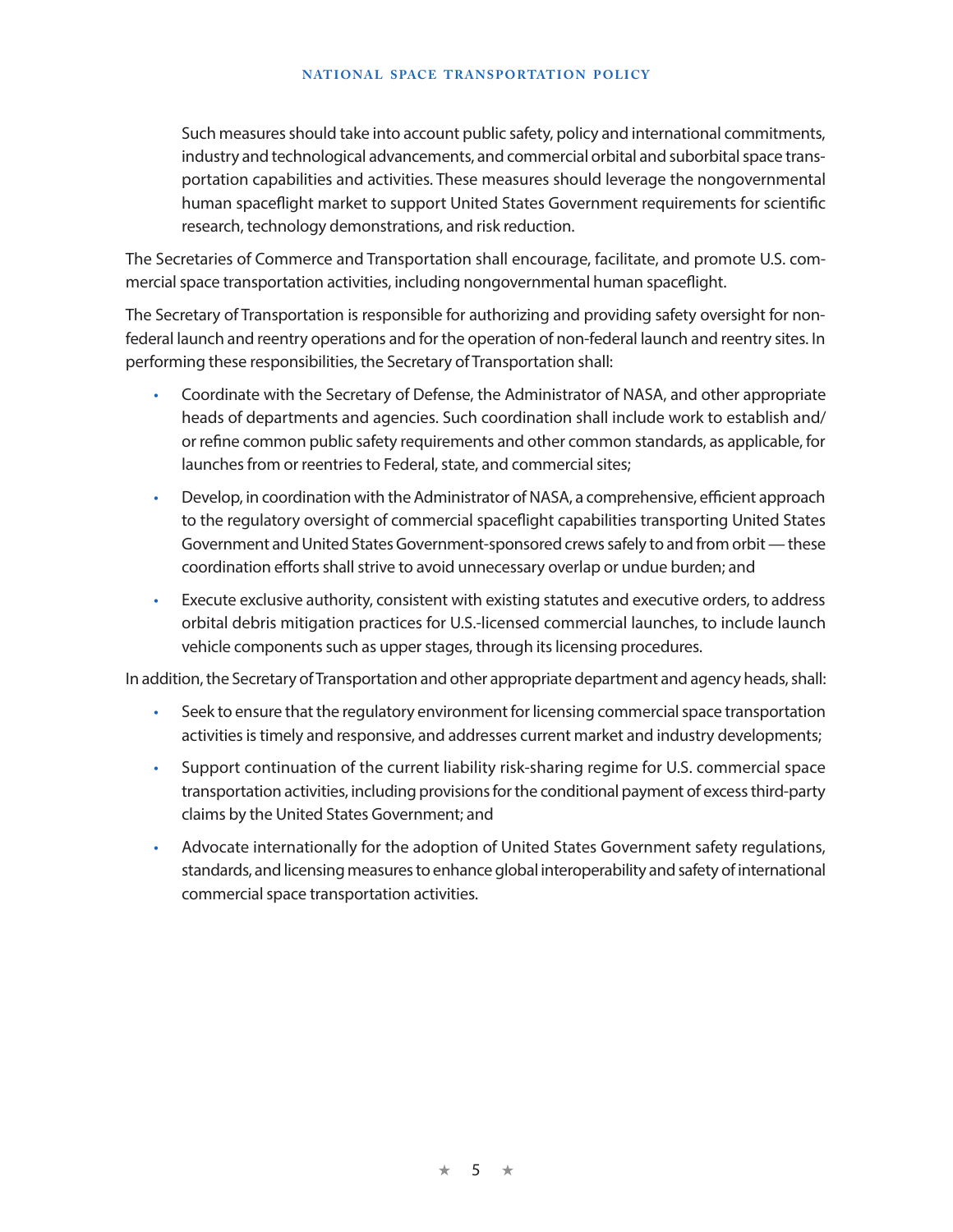### **IV. Cross-Sector Guidelines**

John

### **Space Launch Ranges**

The Secretary of Defense and the Administrator of NASA shall operate the Federal launch bases and ranges in a manner that accommodates users from all sectors. Departments and agencies, consistent with their responsibilities and in consultation with private sector and state entities as appropriate, shall:

- Enhance the operational efficiency, capacity, responsiveness, and cost effectiveness of Federal space launch infrastructure, including investing in the modernization of current infrastructure to meet evolving space transportation needs and capabilities, and seeking to improve current launch range scheduling procedures and practices;
- Encourage private sector and state and local government investment and participation in the development, improvement, and sustainment of space infrastructure, including both Federal launch and reentry sites, as well as those operated and maintained by private, state, and local entities; and
- Provide stable and predictable access to United States Government space launch bases and ranges, and other related government facilities and services, for commercial launch and reentry purposes on a direct-cost basis or other agreed partnership. The United States Government will reserve the right to use such facilities and services on a priority basis to meet national security and critical civil mission requirements.

### **Space Transportation Technology Development**

Departments and agencies, consistent with their responsibilities, and working collaboratively with U.S. non-federal entities as appropriate, shall:

- Support research and development activities aimed at improving the reliability, responsiveness, performance, and cost effectiveness of current and future U.S. space transportation systems, which may address enhancements at either the component or integrated system level, to include next-generation space launch propulsion systems for first- and upper-stage applications, reusable space transportation capabilities, and solar electric propulsion;
- Conduct and promote research and development of advanced, nontraditional, in-space transportation capabilities, including propulsion that could expand the reach, increase the flexibility, reduce mission transit times, and lower the cost of future space missions;
- Establish mechanisms or other measures to increase collaboration and coordination among departments and agencies involved in space transportation-related research and development;
- Cooperate with the Secretary of Energy, and other department and agency heads as appropriate, in pursuing potential research and development activities regarding space nuclear power or nuclear propulsion technologies; and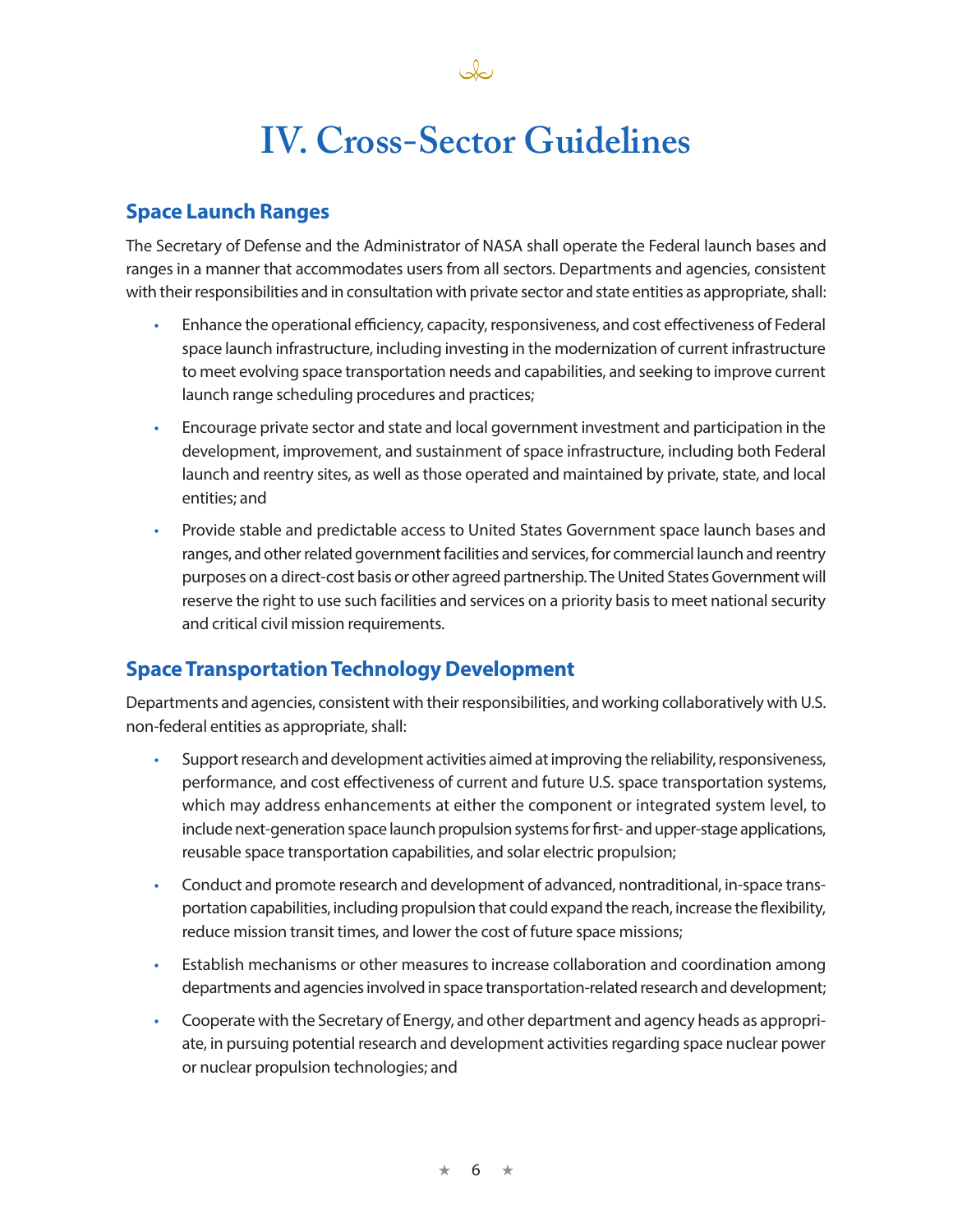• Consider international cooperation in space transportation technology research and development efforts, consistent with U.S. laws, international obligations and commitments, and foreign policy and national security interests.

#### **U.S. Space Transportation Industrial Base**

To promote a healthy and efficient United States Government and private sector space transportation industrial base, departments and agencies shall:

- Make space transportation policy and programmatic decisions in a manner that considers the health of the U.S. space transportation industrial base; and
- Pursue measures such as public-private partnerships and other innovative acquisition approaches that promote affordability, industry planning, and competitive capabilities, infrastructure, and workforce.

#### **Nonproliferation and Excess Intercontinental Ballistic Missile Assets**

To prevent the proliferation of missile technology and limit the adverse impact of use of excess ballistic missiles on U.S. space transportation capabilities:

- Excess U.S. ballistic missiles shall either be retained for government use or destroyed. Departments and agencies may use such assets to launch payloads into orbit on a case-bycase basis, consistent with applicable law, national security objectives, and the approval of the Secretary of Defense, when the following conditions are met: (1) the payload supports the sponsoring agency's mission; (2) such use is consistent with the obligations and commitments of the United States under treaties, international agreements, or arrangements in which the United States is a party or participant, including the Missile Technology Control Regime (MTCR) guidelines, the New Strategic Arms Reduction Treaty, and the Intermediate Nuclear Forces Treaty; and (3) the sponsoring agency certifies that such use is cost effective for the United States Government compared to the use of available U.S. commercial space transportation services that would also meet mission requirements, including performance, schedule, and risk, and limits the impact on the U.S. space transportation industry;
- The United States Government encourages other nations that possess excess ballistic missiles to limit their use to government purposes only or to destroy them. The United States Government will consider on a case-by-case basis requests from U.S. companies to use foreign excess ballistic missiles for space transportation purposes. Any such use must be in conformity with arms control agreements, U.S. nonproliferation policies, U.S. technology transfer policies, and the MTCR guidelines; and
- The United States will maintain its general policy of not supporting the development or acquisition of space transportation systems in non-MTCR countries. Consistent with United States Government nonproliferation policies, the United States will also not encourage new MTCRcountry space transportation programs. The United States will work to stem the flow of advanced space technology or expertise to unauthorized parties. Departments and agencies are responsible for protecting against adverse technology transfer in the conduct of their programs.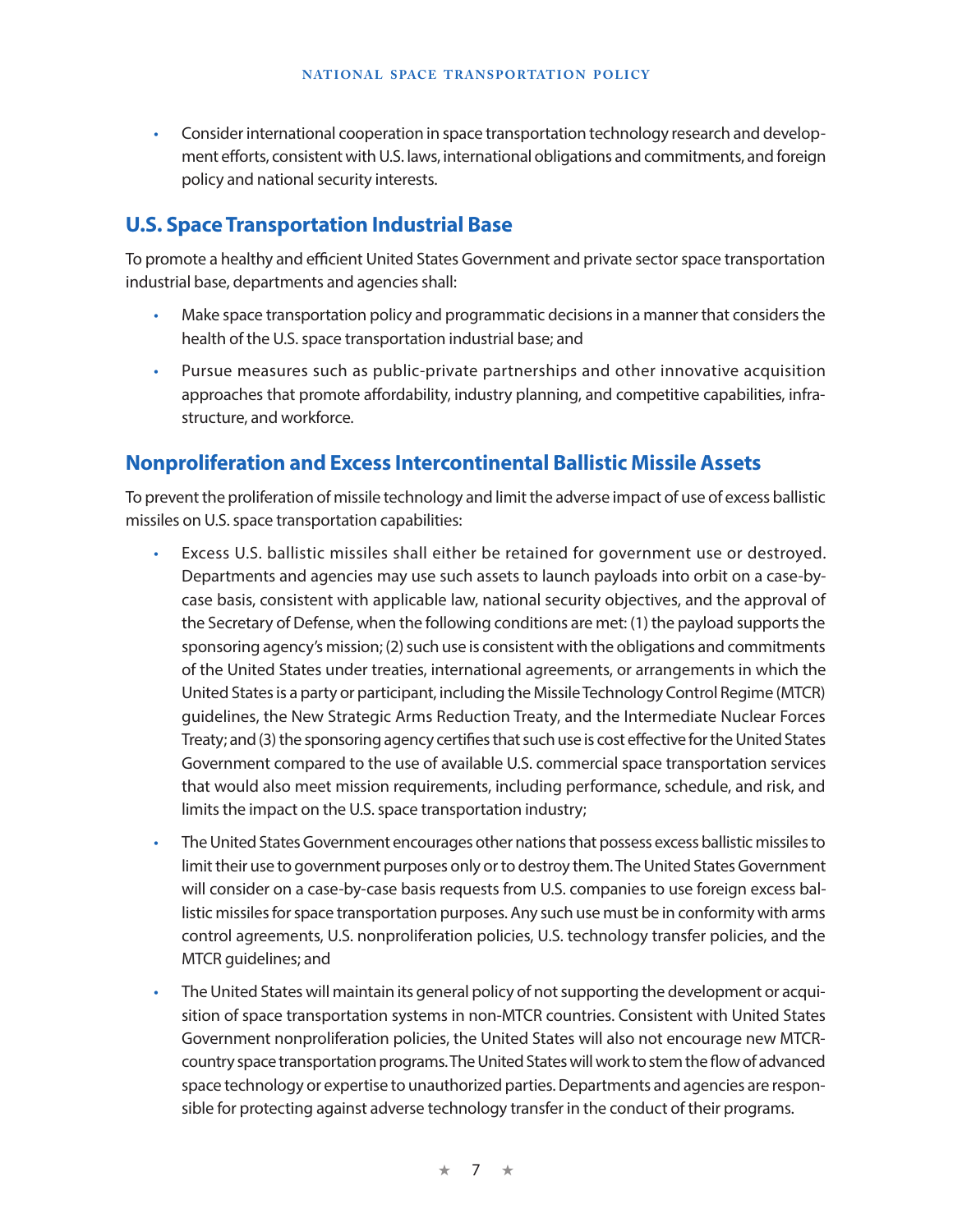#### **International Collaboration**

International collaboration in mutually beneficial space transportation-related activities is an important element of United States Government programs and plans. Such collaboration must be consistent with U.S. law and regulations, national security and foreign policy interests, treaty obligations and international commitments, and nonproliferation and export control policies.

United States Government payloads shall be launched on vehicles manufactured in the United States unless an exemption is coordinated by the Assistant to the President and National Security Advisor and the Assistant to the President for Science and Technology and Director of the Office of Science and Technology Policy through an interagency process. Consistent with interagency standards and coordination guidelines, such an exemption is not required for United States Government use of foreign launch vehicles to support:

- No-exchange-of-funds agreements involving international scientific programs, launches of scientific instruments on foreign spacecraft or other cooperative government-to-government agreements;
- Launches of secondary technology demonstrator or scientific payloads for which no U.S. launch service is available. A secondary payload is an independent, typically smaller spacecraft relative to the primary spacecraft, but is dependent on the primary spacecraft's launch vehicle, schedule, and other launch parameters to achieve orbit; or
- Hosted payload arrangements on spacecraft not owned by the United States Government. A hosted payload is a sensor or instrument that is integrated to a host spacecraft and dependent upon one or more of the host spacecraft's subsystems for functionality.

The United States Government shall consider, on a case-by-case basis, requests to launch foreign space launch vehicles in the United States for commercial purposes, including exhibitions and demonstrations.

The use of foreign components or technologies and the participation of foreign governments and entities, in current and future U.S. space transportation capabilities, are permitted on a case-by-case basis. The sponsoring department or agency shall assess mission impact of factors such as potential delays or disruptions in receipt of foreign-produced systems, components, technology, or expertise.